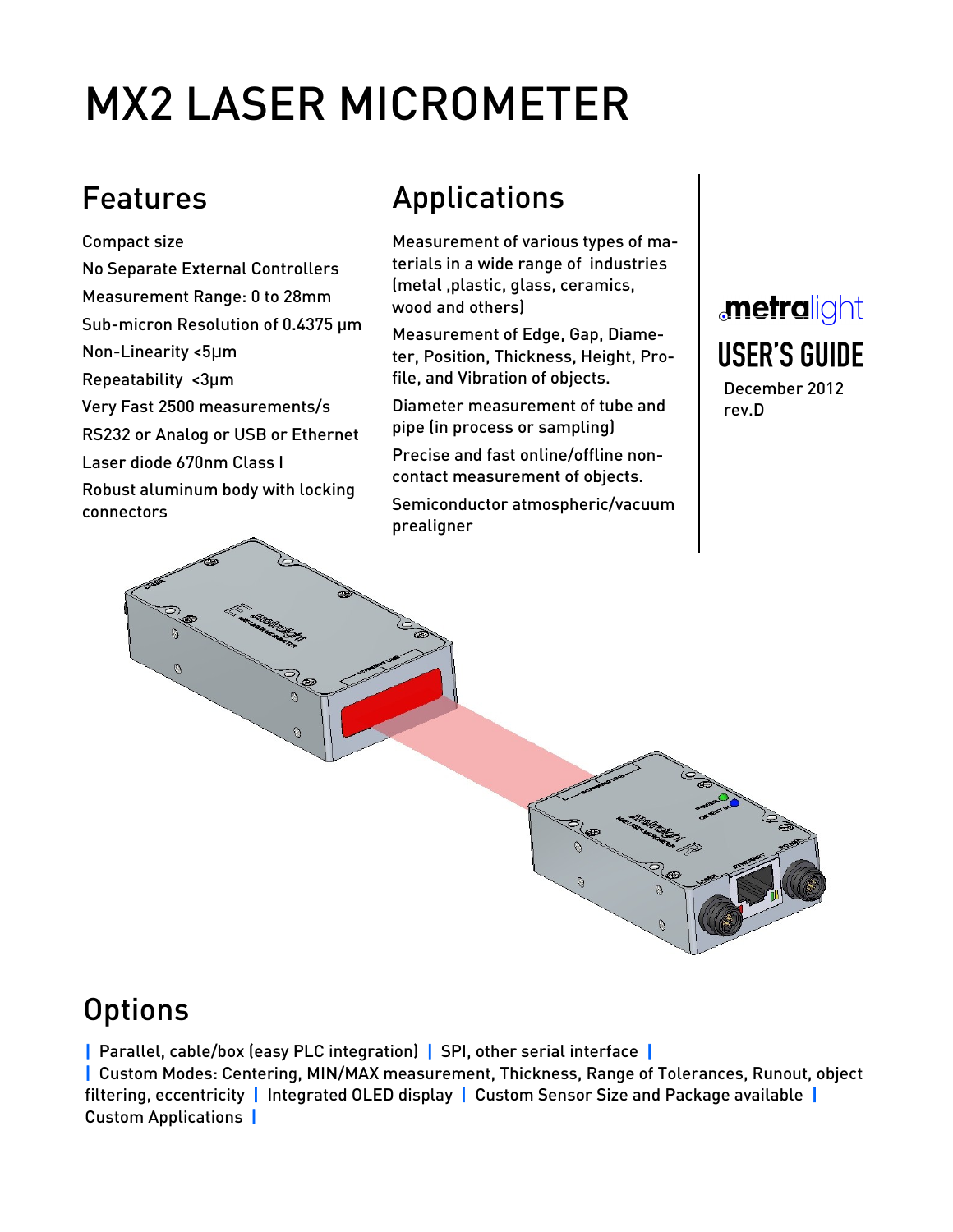2. DIMENSIONS

 $\rfloor$ 

## | MX2 LASER MICROMETER



email at: info@metralight.com For detailed dimensions, please download 2D drawing or 3D model from http://www.metralight.com or For detailed dimensions, please download 2D drawing or 3D model from http://www.metralight.com or<br>email at: info@metralight.com

**metralight**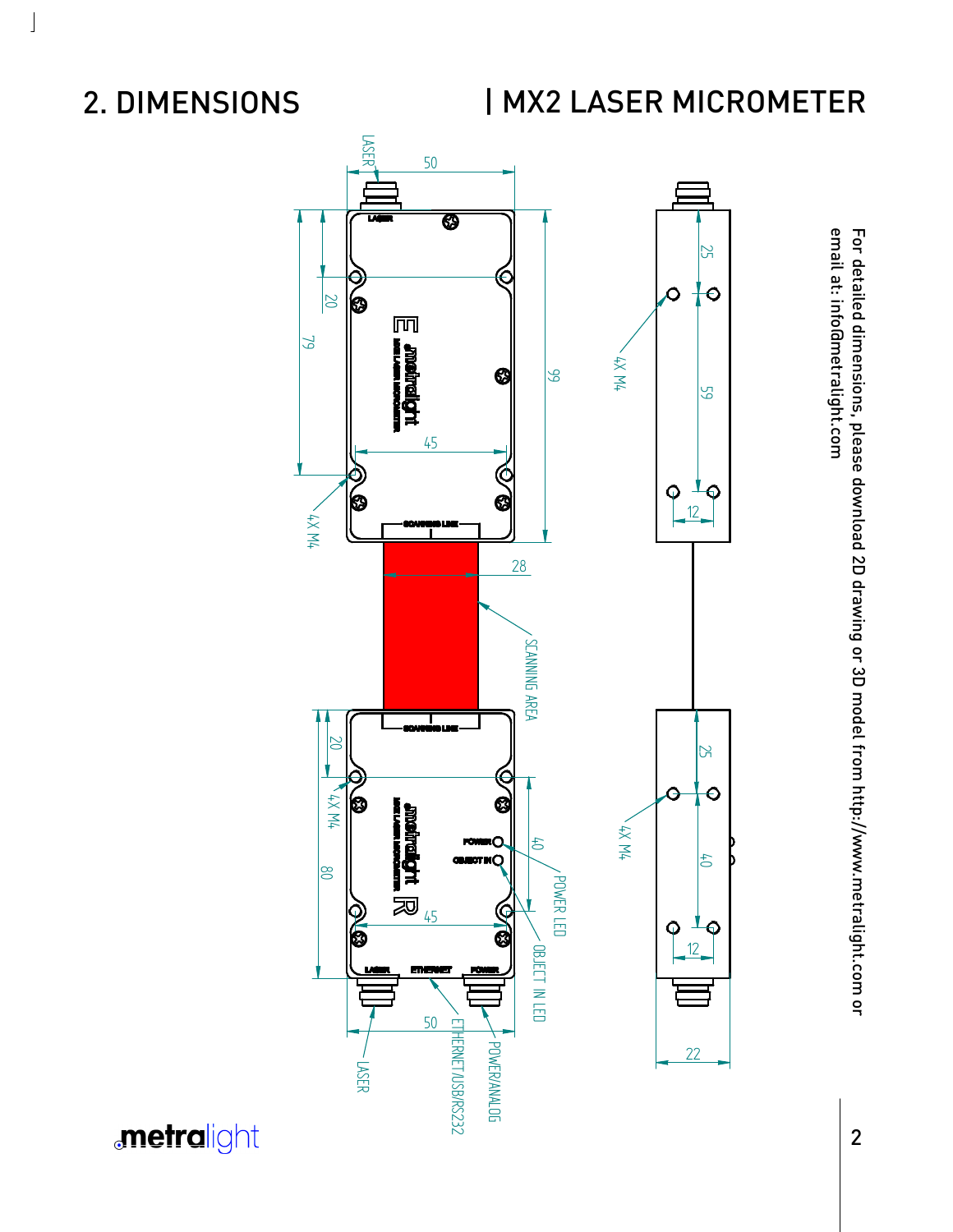## 3. SPECIFICATION | MX2 LASER MICROMETER

### Measurement

 $\bf \bf j$ 

| <b>Sensor Range</b>            | 140µm (0.006 in) up to 28 mm (1.1 in)        |
|--------------------------------|----------------------------------------------|
| <b>Resolution (Pixel size)</b> | $0.4375 \,\mu m$                             |
| Repeatability                  | 3 µm (Edge position, calibrated distance) *  |
| <b>Response Time</b>           | $0.391$ ms                                   |
| Non-Linearity                  | <5 µm (Edge position, calibrated distance) * |
| <b>Measuring Modes</b>         | Edge1, Edge2, Diameter, Gap, Center, Solid   |
| <b>Custom Modes</b>            | Call Metralight for additional custom modes  |

## Interface

| <b>Indicators</b> | Green LED = Sensor ON ; Blue LED = Object Present           |
|-------------------|-------------------------------------------------------------|
| $1/0$ connectors  | DB9, DB25, DB37, MINI-B USB, RJ45 or Custom                 |
| Interface (I/O)   | Serial (RS232)/Analog, Parallel binary (TTL), USB, Ethernet |
| Power supply      | 12 to 24 VDC / 80mA (200mA for MXE sensor)                  |

## **General**

| <b>Detection Method</b>  | 670nm Class I Laser Diode through-beam with CCD                              |
|--------------------------|------------------------------------------------------------------------------|
| <b>Overall Dimension</b> | 99 x 50 x 22 mm (3.9" x 1.9" x 0.9")   80 x 50 x 22 mm (3.15" x 1.9" x 0.9") |
| <b>Mounting holes</b>    | M4 (8 positions) each box                                                    |
| Weight                   | 236g(8oz)                                                                    |
| Operating Temp.          | 0°C to 50°C (32°F to 122°F)                                                  |
| Storage Temp.            | -20°C to 70°C (-4°F to 158°F)                                                |

\*) If mounted on Rail.

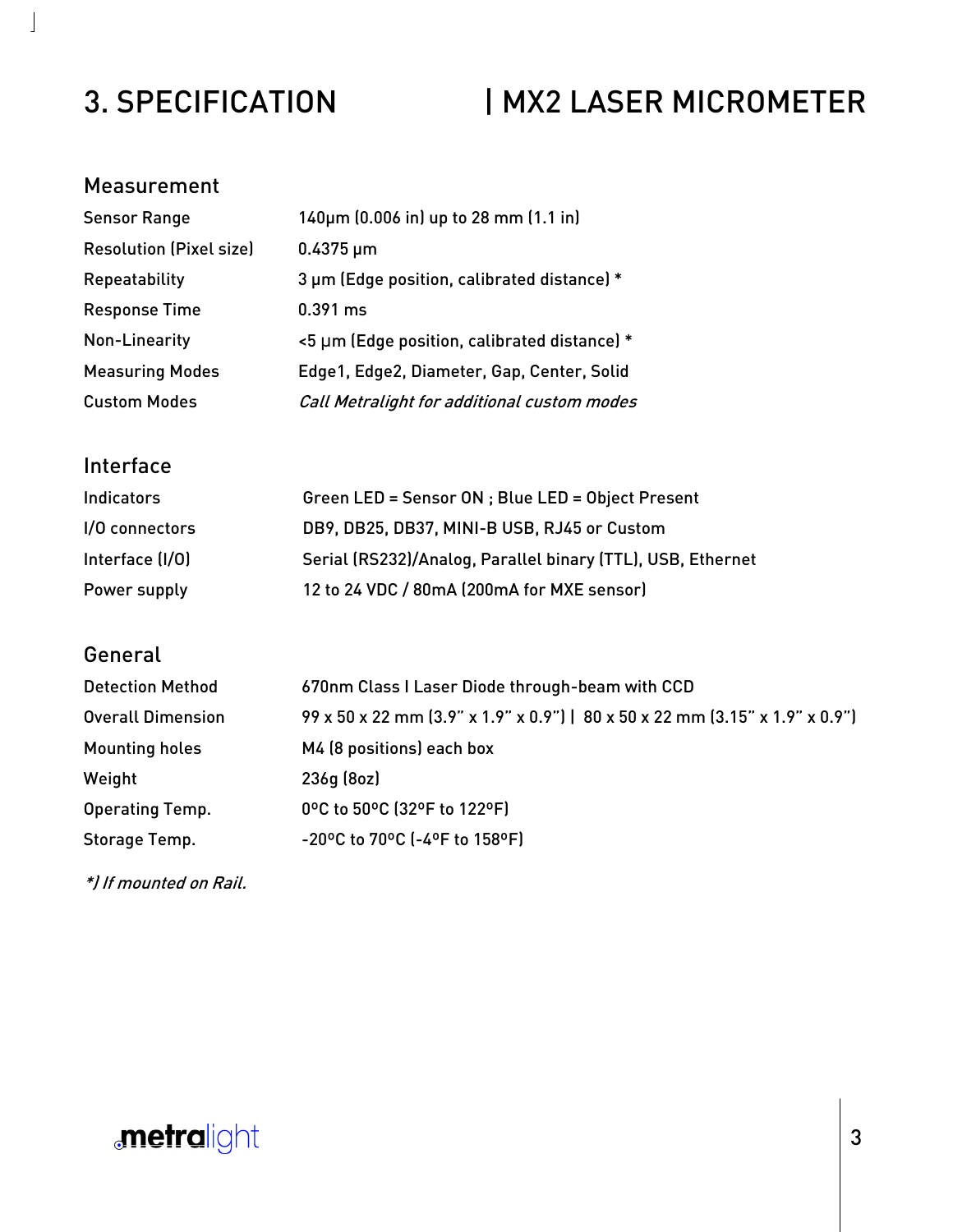## 4. SPECIFICATION | MX2 LASER MICROMETER

MX2 Laser Micrometer uses a parallel beam to measure position or size of objects. An object is simply placed in the detection line, and the measured edge (in case of diameter - both edges) must be in the active area.

The position and size of the shadow is measured via the CCD detector. Gap and Center can also be measured (see picture bellow).



Figure: Parallel beam and shadow of an object

The Receiver and the Emitter part must be aligned properly. Since the emitted light is wider than the CCD detector line, alignment is simple and easy.

If the requirements of the application are for the highest accuracy, it is recommended that the unit be mounted on a rail from the factory.



Sensor processes CCD data and outputs measurement in a binary pixel format representing position/ size of object(s). Sensor processing can also be customized upon customer request, to include maximum/minimum, average values, etc.

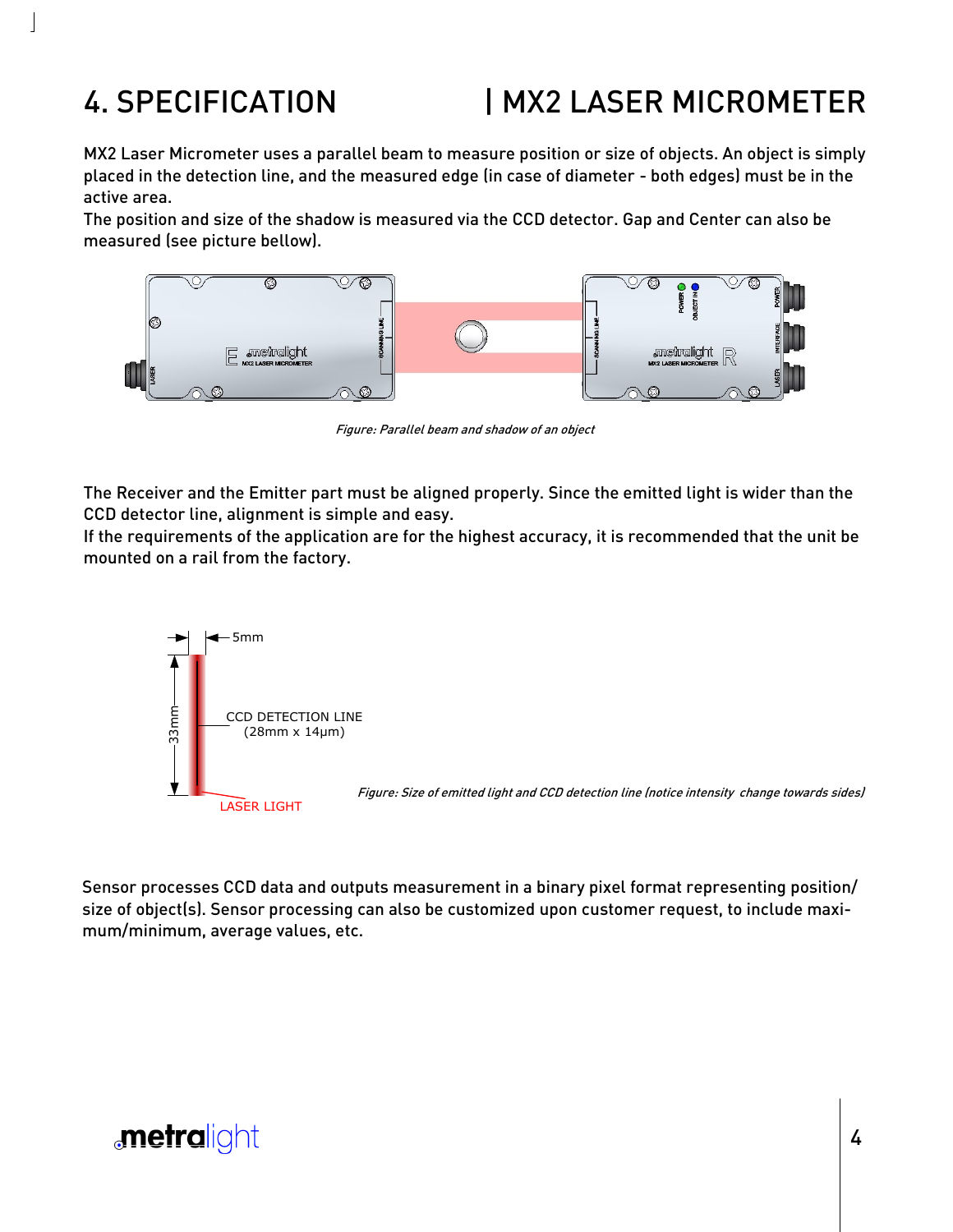## 3. INTERFACE

## | MX2 LASER MICROMETER

MX2 Laser Micrometer has RS232/Analog or USB/Analog or Ethernet output. For industrial integration with PLC Metralight provides controller box (with DIN rail mount) for conversion of RS232 signal into parallel or analog.



MX2 RS232 sensor comes with 3 cables with circular connector on one/both ends (HIROSE HR30). One has circular latching connectors on both ends and is used as LASER Interconnect between Receiver and Emitter of MX sensor. Second cable has DB9 Female connector (used for RS232). This can be connected directly to PC. Third cable, used for powering of sensor has 6 pigtail wires on end. Connect RED to +12 to 24VDC. Connect BLACK to GND. Other wires can be used for Analog output.

Note: If Analog interface is not used leave GREEN and BROWN wire unconnected.

### 3.1 RS232

#### Pinout

| Pin 1: NC | Pin 2: TXD | Pin 3: RXD | Pin 4: NC | Pin 5: GND | | Pin 6: NC | Pin 7: NC | Pin 8: NC | Pin 9: NC |



Figure: DB9 Female connector (from sensor)

#### COM PORT Settings

| BaudRate: 115200 b/s | Databits: 8 | Parity: None | Stop Bits: 1 | Flow Control: None |

For connection between sensor and host (e.g. PC) use only straight wired extension cable DB9M to DB9FM (not crossed or null modem).

#### 3.2 Analog

For Analog interface connect POWER/ANALOG cable (cable with pigtail wires on the end) and LASER Interconnect cable (cable with circular connectors on both ends). See figure bellow for connection.



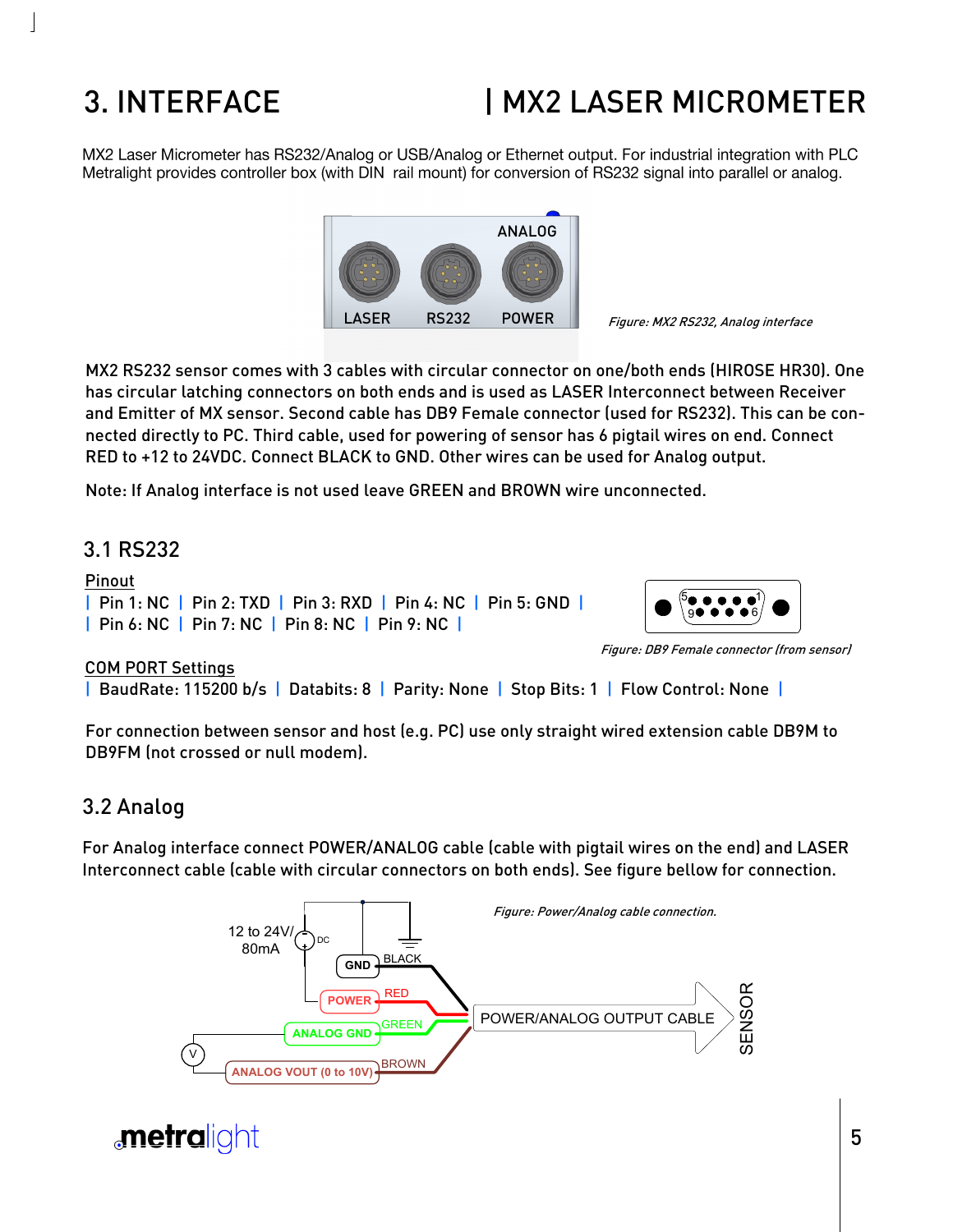## ..INTERFACE (3) | MX2 LASER MICROMETER

### 3.3 USB

MX2 USB Laser Micrometer uses MINI-B type USB connector. Sensor is powered from USB port. After driver installation Virtual Com Port (VCP) is created, therefore communication with the sensor is exactly the same as with RS232 interface (see Command Set in following chapter).



Figure: MX2 USB 2.0 and Analog interface



### 3.4 Ethernet

MX2 Ethernet Laser Micrometer uses RJ45 connector. Sensor is powered via POWER cable (12V to 24V (connect RED pigtail wire on 12 to 24V and BLACK wire on GND) or alternatively thru RJ45 connector. Use LASER interconnect cable to connect Emitter with Receiver.

Sensor allows to communicate via TCP protocol. PING command (ICMP protocol) can be used for sensor detection. MX2 Ethernet sensor has RESET IP SWITCH. Default address from factory is set to 192.168.0.16, port 1024. For reset of IP address press and hold the switch during power on of sensor (reset address: 192.168.0.15, port 1024). This reset IP is not stored in EEPROM, user need to change IP to desired value via TCP commands in order to store is in EEPROM.

Recommended utilities:

I/O Ninja terminal: http:tibbo.com/ninja/ simple, powerful terminal



Figure: Example of 4 sensors connected on local network

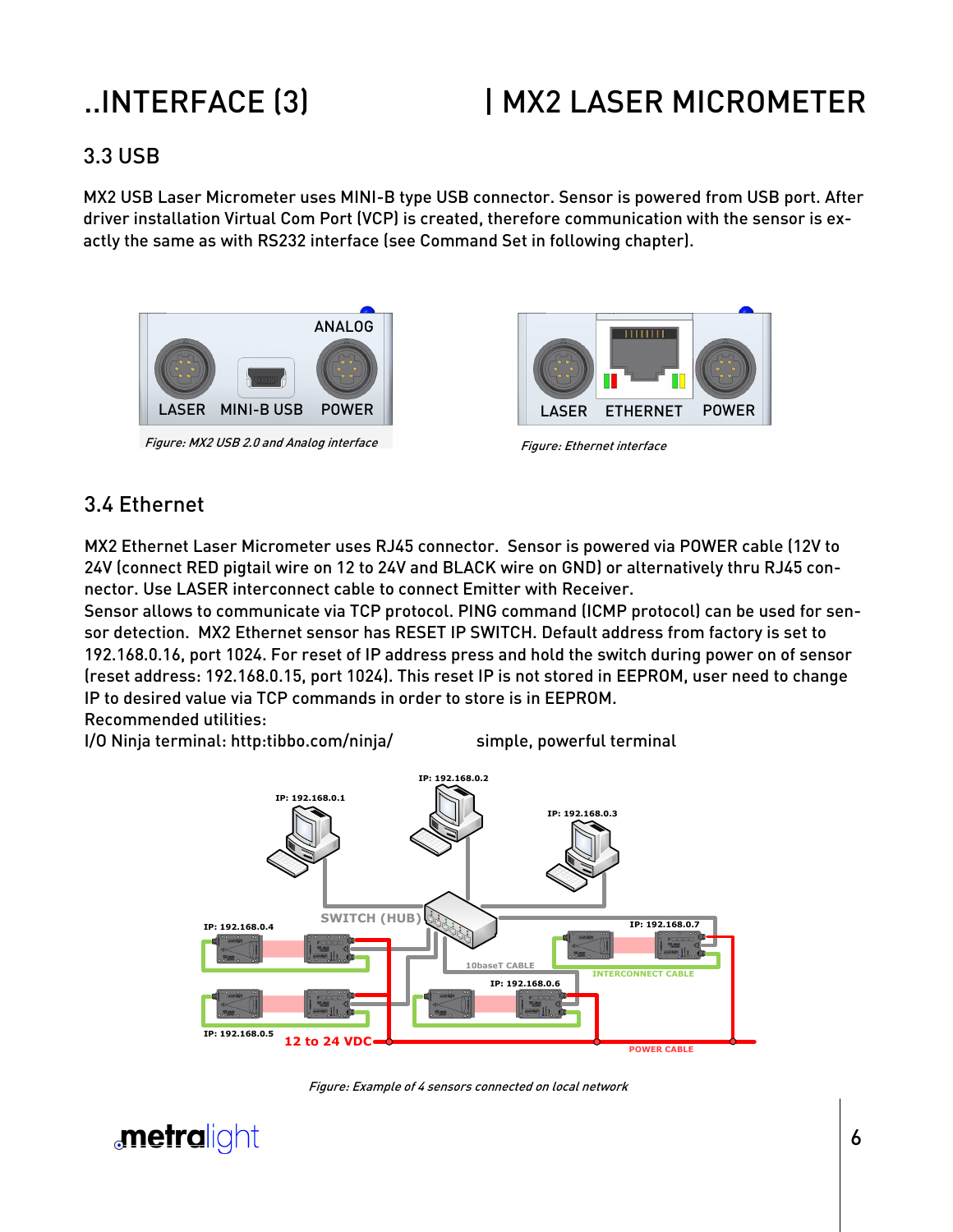## 4. COMMAND SET **IMX2 LASER MICROMETER**

Use following Command Set when using RS232, USB and Ethernet interface.

For the MX2 Laser Micrometer there are 3 basic commands: DATA, STREAM and MODE. There is always 1 byte command being sent from PC to micrometer. Sensor's response varies in length for different commands. For DATA command there are 3 bytes for each data request (or multiple of three if more datas are requested). STREAM START command triggers sensor to send 3-byte length data packets until STREAM STOP is issued. There is no response for STREAM STOP command. MODE command has 1 byte response (echoes back MODE command).

Command's byte high nibble determines command type and low nibble represents parameter of this command:



Figure: Command with parameter structure

When data are requested (DATA command or STREAM START), micrometer responds with 3 bytelength packets (2 bytes for data and 1 info byte).



Figure: 1 Data Packet (3 bytes)

If more data is requested then response is multiplier of 3 bytes. E.g. PC requests 4 data (via DATA command) then micrometer returns 12 bytes. If STREAM START command is issued then Micrometer continuously sends 3 byte packets until STREAM STOP command is sent. Typical PC cannot read data in full speed mode (2500 readings/s) when 1 data only is requested and sensor triggered again. For high speed applications more data should be requested per one command (DATA command with parameter for more than 1 data or STREAM command). This method allows constant data sampling frequency. This constant frequency is also maximum data frequency.

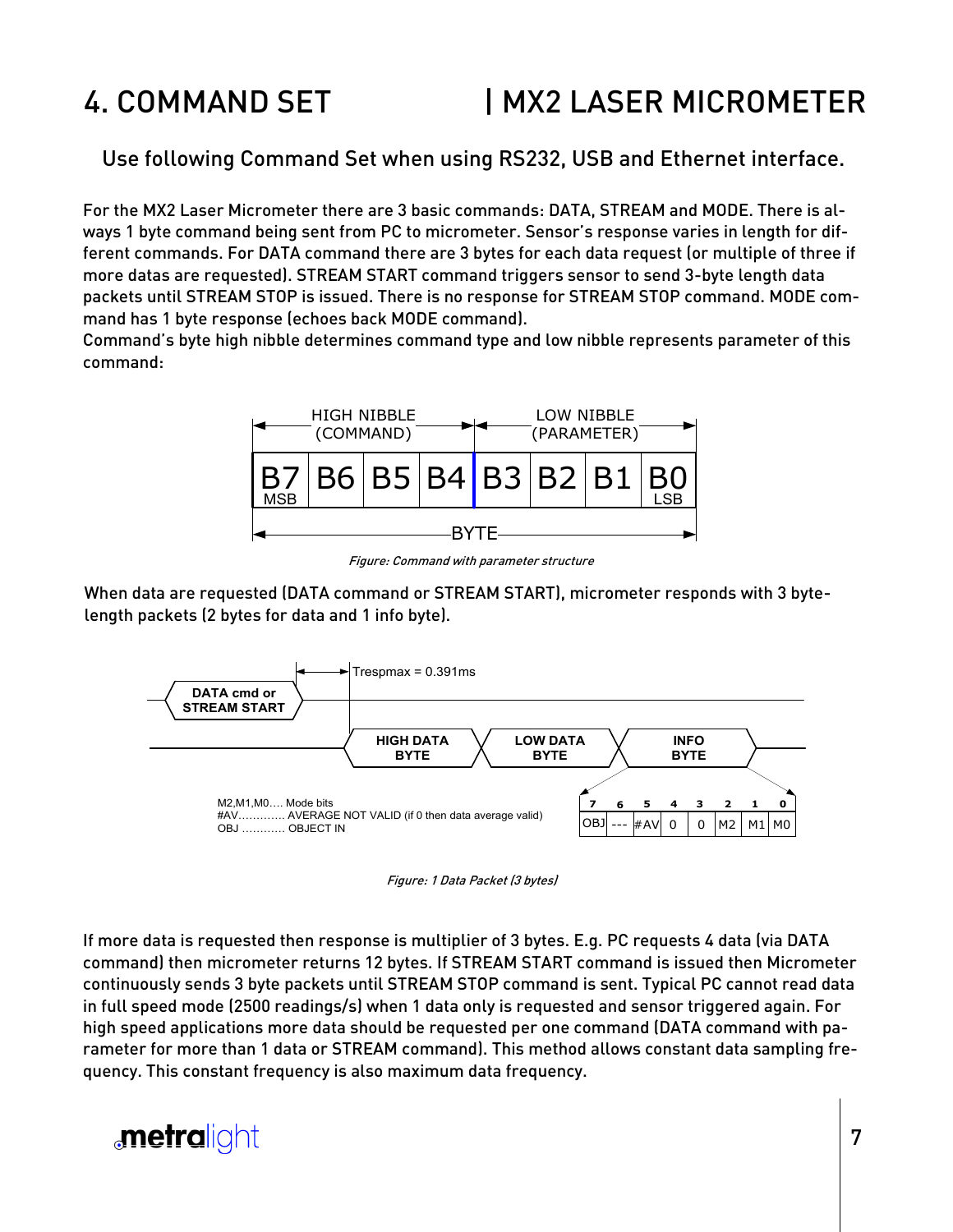## ..COMMAND SET (4) | MX2 LASER MICROMETER

| 4.1 DATA command | HIGH NIBBLE<br>(COMMAND) |  |  |  | LOW NIBBLE<br>(PARAMETER) |  |  |  |
|------------------|--------------------------|--|--|--|---------------------------|--|--|--|
|                  |                          |  |  |  |                           |  |  |  |

Parameter: zzzz represent number of data (2<sup>zzzz</sup>) being requested Response: 2zzzz{data}, where {data} is 3 byte-length packet response Response length (bytes): 3 \* 2<sup>zzzz</sup>

Example 1: This command serves as basic Get Data command. Let's say we need to read size of object, just once:

PC sends: 00010000 (0x10) | Micrometer response: 10100100 10110111 10000010

Description: First two (data) bytes = 10100100 10110111= 0xA4B7=42167, this is diameter in pixels. 1 pixel measures 0.4375µm, then diameter = 42167 \* 0.4375 = 18.448mm

Last (info) byte =10000010. Bit OBJ=1 (object present), #AV=0 (average valid), MODE=010 (Diameter mode)

PC sends: 00010100 (0x14) | Micrometer response: Sixteen 3 bytes packets

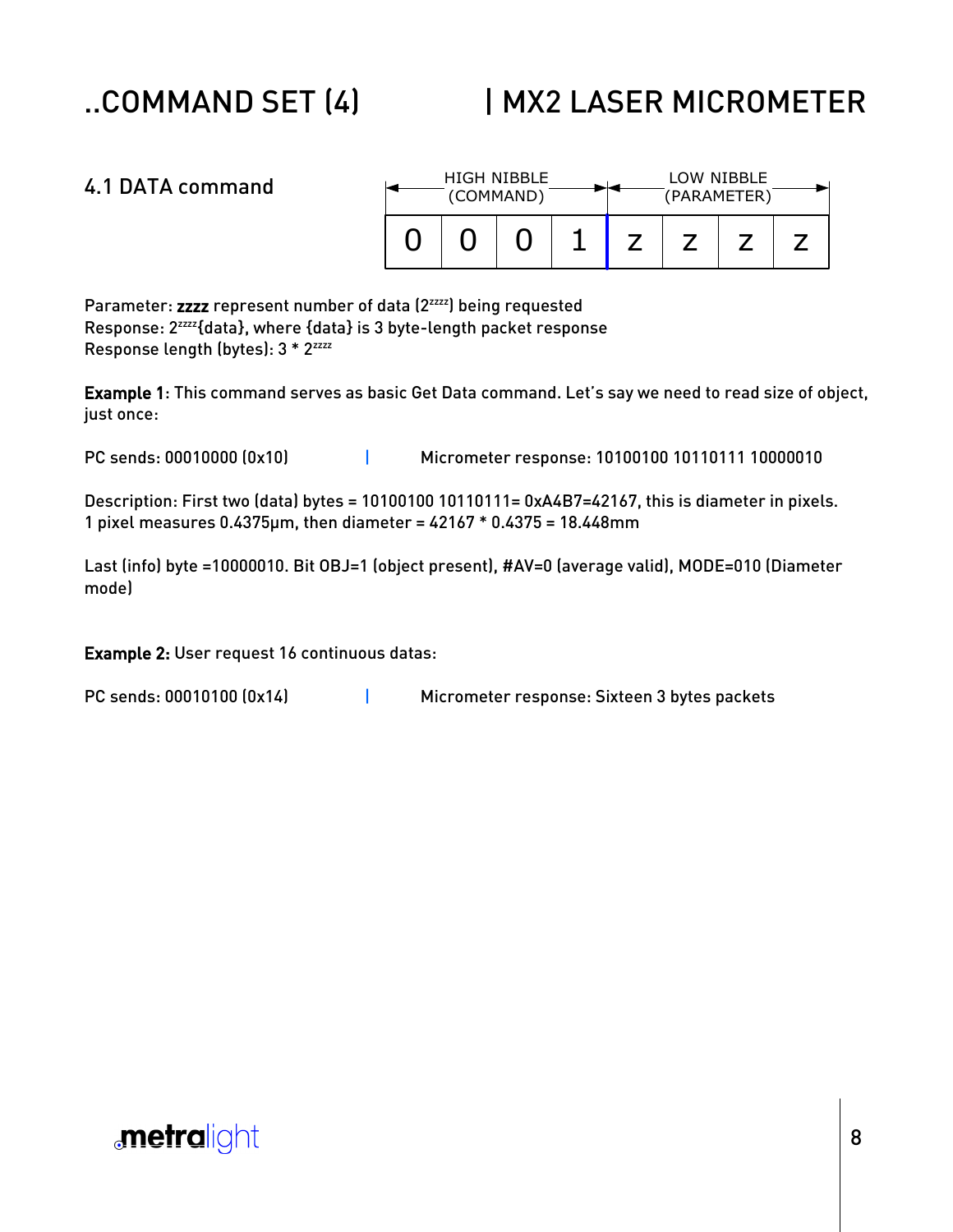| 4.2 STREAM command                                                                                                                                                                                                                                                                                                                                                                                                                                                                                                                  |  | HIGH NIBBLE<br>(COMMAND)         |  |  | LOW NIBBLE<br>(PARAMETER) |  |   |   |  |
|-------------------------------------------------------------------------------------------------------------------------------------------------------------------------------------------------------------------------------------------------------------------------------------------------------------------------------------------------------------------------------------------------------------------------------------------------------------------------------------------------------------------------------------|--|----------------------------------|--|--|---------------------------|--|---|---|--|
|                                                                                                                                                                                                                                                                                                                                                                                                                                                                                                                                     |  |                                  |  |  |                           |  | U | Z |  |
| Parameter: z=1 for STREAM START, z=0 for STREAM STOP<br>Response: {data}{data <sub>n+1</sub> }{data <sub>n+2</sub> }{data <sub>n+3</sub> }{data <sub>n+.</sub> }, where {data} is 3 byte-length packet response<br>Response length (bytes): finite number (multiplier of 3) starting with STREAM START and ends with<br><b>STREAM STOP.</b><br>Example 1: Start of data stream.<br>PC sends: 00100001 (0x21)<br>Micrometer response: {data}{data <sub>n+1</sub> }{data <sub>n+2</sub> }{data <sub>n+3</sub> }{data <sub>n+</sub> }, |  |                                  |  |  |                           |  |   |   |  |
| Example 2: Stop of data stream                                                                                                                                                                                                                                                                                                                                                                                                                                                                                                      |  |                                  |  |  |                           |  |   |   |  |
| PC sends: 00100000 (0x20)                                                                                                                                                                                                                                                                                                                                                                                                                                                                                                           |  | Micrometer response: No response |  |  |                           |  |   |   |  |
|                                                                                                                                                                                                                                                                                                                                                                                                                                                                                                                                     |  |                                  |  |  |                           |  |   |   |  |

#### 4.3 MODE command 0 0 1 1 0 z z z LOW NIBBLE (PARAMETER) HIGH NIBBLE (COMMAND)

Parameter: zzz=000 to 111 (see mode table and MODES DEFINITION) Response: echoes back sent byte Response length (bytes): 1

Example 1: Set Diameter Mode

PC sends: 00110010 (0x32) Micrometer response: 00110010 (0x32)

| <b>ZZZ</b> | $000b$   001b   010b   011b   100b |  | 101 <sub>b</sub>                                                           | 110b | 111 <sub>b</sub> |
|------------|------------------------------------|--|----------------------------------------------------------------------------|------|------------------|
|            |                                    |  | Mode   Edge 1   Edge 2   Dia   Gap   Center   Solid Edge   Custom   Custom |      |                  |

Figure: Mode table

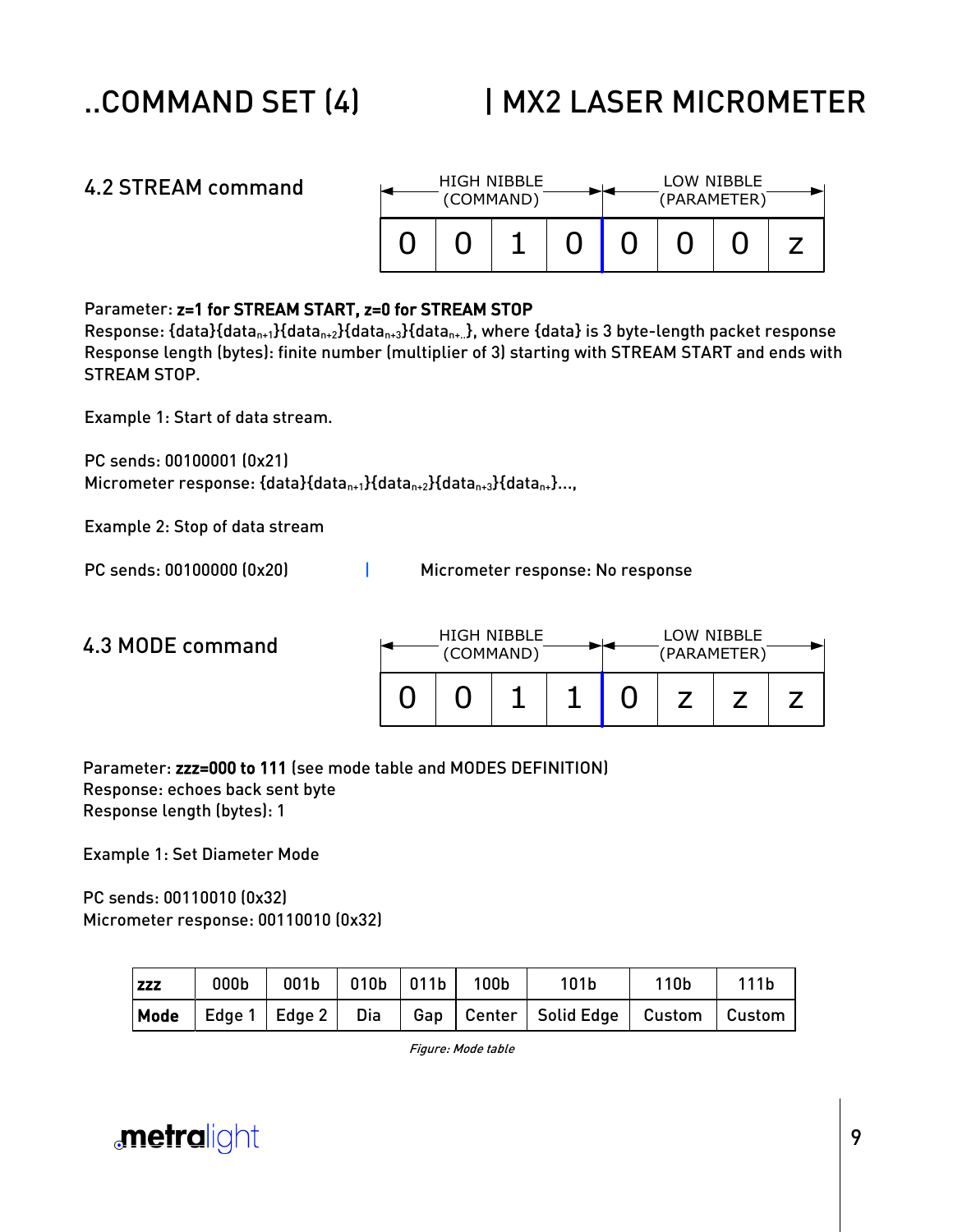

## ..COMMAND SET (4) | MX2 LASER MICROMETER

### 4.4 UNLOCK command

command: FE F1 F9 E0 | response: E0

Unlock command is issued once after Power-Up. It enabled some extra commands (e.g. READ RAW DATA command)

### 4.5 READ RAW DATA command

command: D0 | response: 2090 bytes READ RAW DATA command read dumps raw image sensor intensity profile, see figure bellow. Unlock command has to be issued before.



Figure: Intensity profile and threshold

### 4.5 READ THRESHOLD command

command: D1 | response: 2090 bytes READ THRESHOLD command read threshold profile from EEPROM, see figure above. Unlock command has to be issued before.

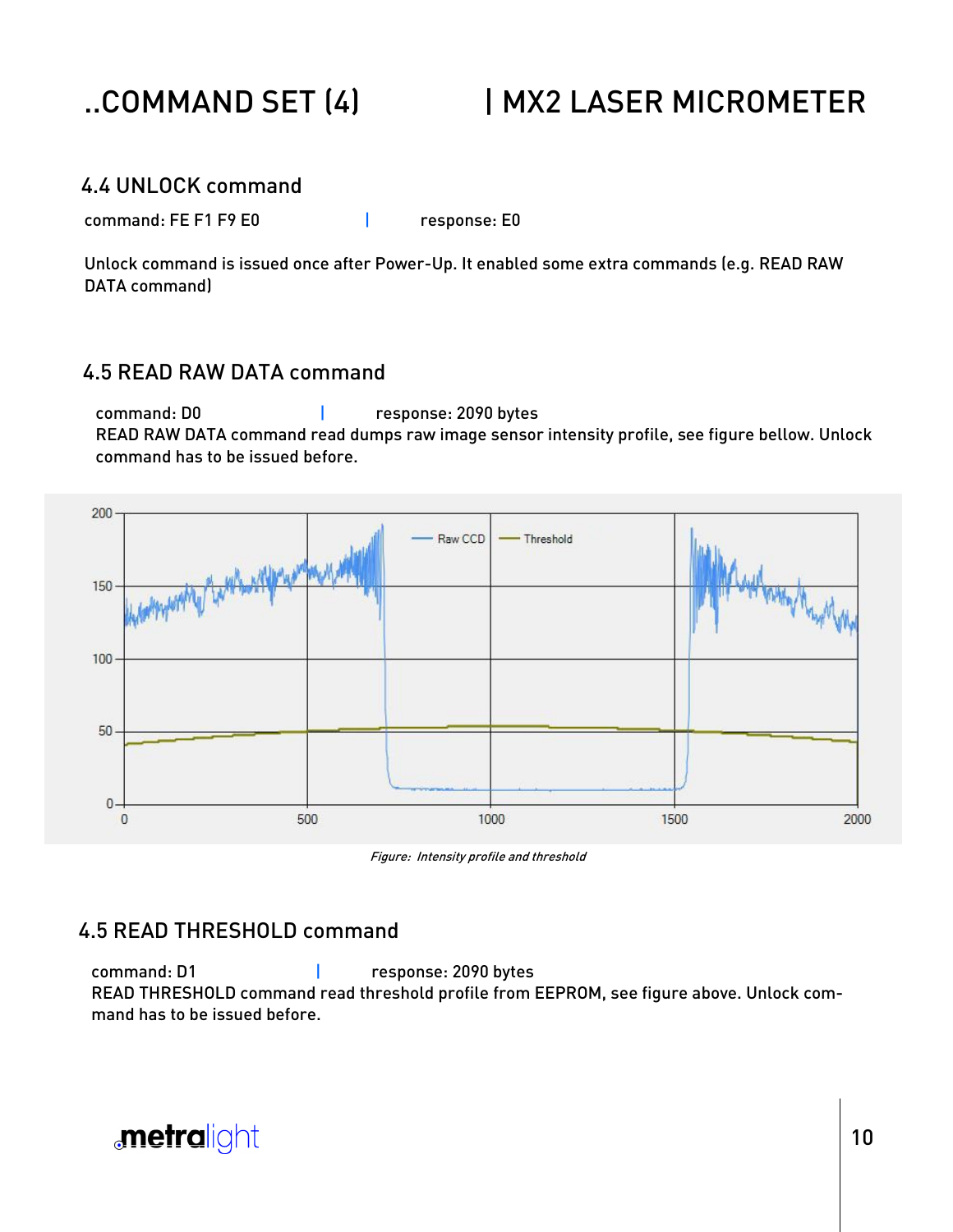## 5. CODE EXAMPLE | MX2 LASER MICROMETER

#### Code example RS232 or USB interface (Microsoft VB.NET)

Dim buffer(0) As Byte = 16 <sup>'1</sup> data command in Byte format Dim Value As Single 'Measured value in μm Dim ObjectIn As Boolean 'Object in SerialPort.ReadExisting() The Clear buffer SerialPort.Write(buffer, 0, 1) Writes data command Value = 0.4375\*(256 \* SerialPort.ReadByte() + SerialPort.ReadByte()) 'Reads high and low byte If SerialPort.ReadByte() > 127 Then ObjectIn = True Else ObjectIn = False 'Checks Object and set

#### Code example ETHERNET interface (Microsoft VB.NET)

Dim tcpC1 As TcpClient Dim stream1 As NetworkStream Dim out\_buffer(4) As Byte 'command string Dim bytes As Int32 Dim rdata = New [Byte](2094) {}

tcpC1 = New TcpClient() stream1 = tcpC1.GetStream() out buffer=&h10 'single data command stream1.Write(out\_buffer, 0, 1)

'wait some time here and then..

If tcpC1.Available =  $3$  Then bytes = stream1.Read(rdata, 0, rdata.Length) myval1 =  $(256 * rdata(0)) + rdata(1)) * (14/32)$  result in um tcpC1.Close()

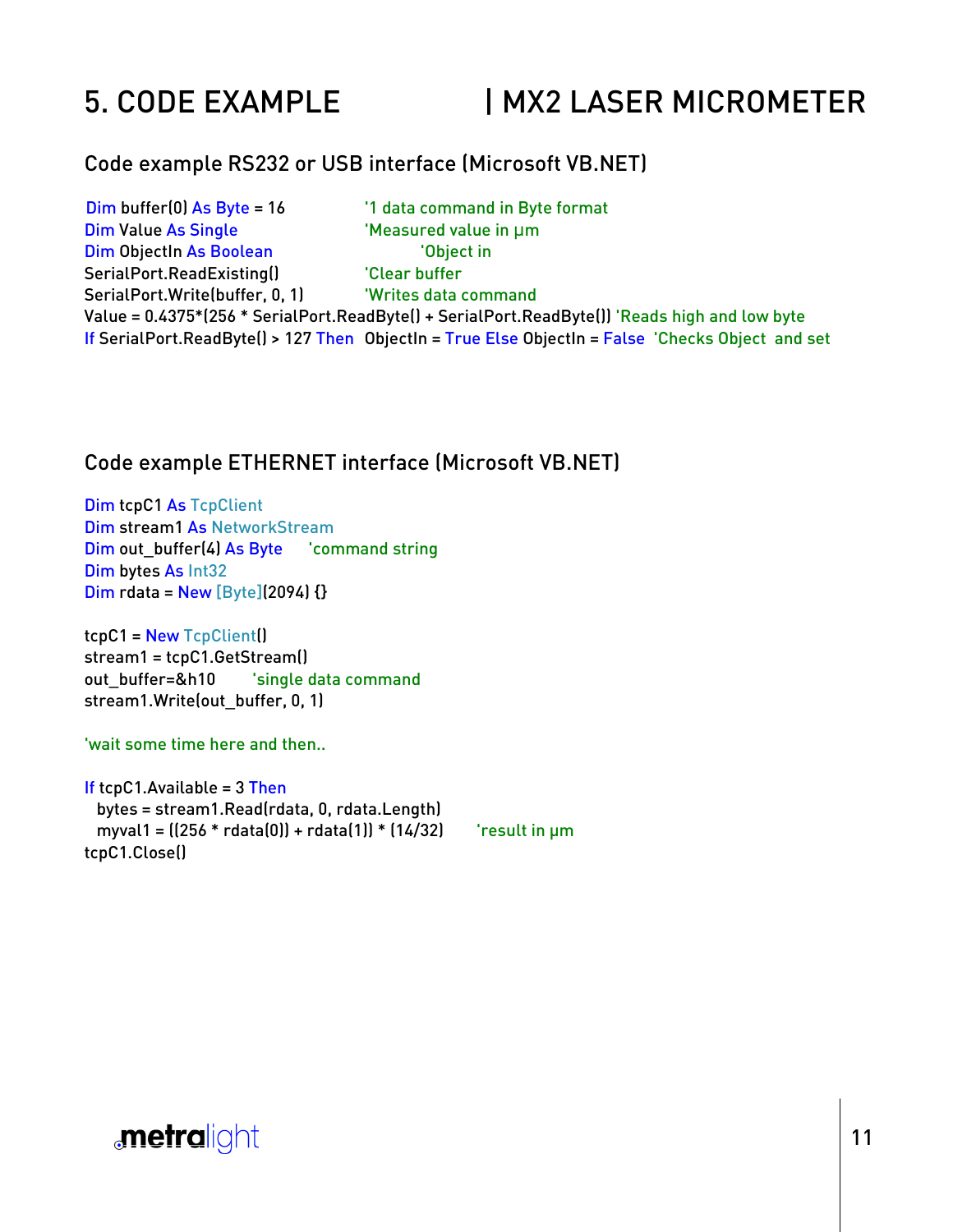## 5. SAMPLE APPLICATION | MX2 LASER MICROMETER

Metralight provides sample application (MX\_Terminal, see below), this is a demonstration application which reads and display/save data (and export to Excel). Source code is included for custom modification. Please contact Metralight for any SW modification/development. Metralight provides a complete solution HW+SW and mechanical.



Figure: MicroStudio SW

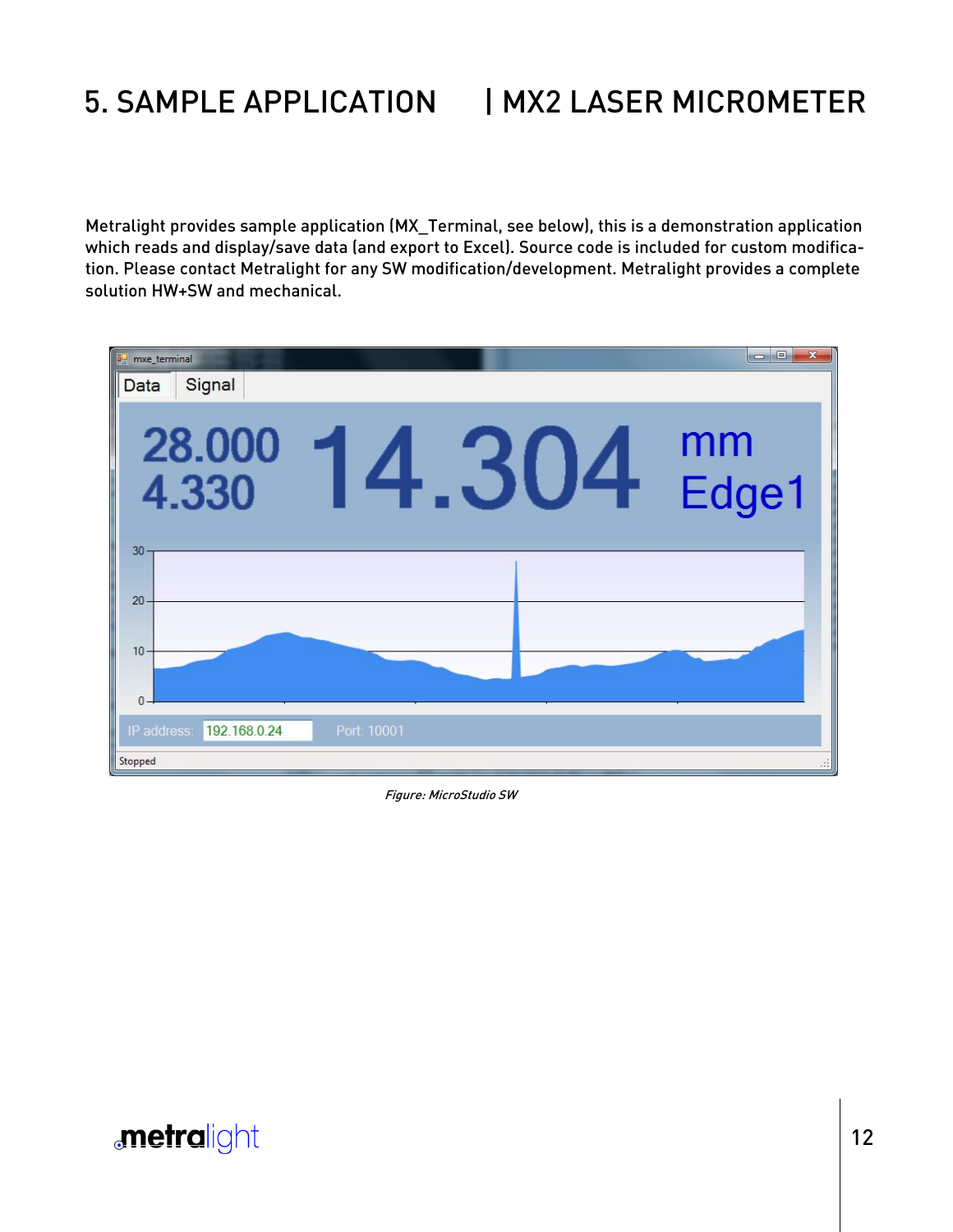## 5. INSTALLATION | MX2 LASER MICROMETER

- USE APPROPRIATE MOUNTING SCREWS (SEE MECHANICAL DRAWING)
- AVOID DIRECT SUNLIGHT !!! AND ALL OTHER LIGHT SOURCES WITH WAVELENGTH CLOSE TO 670nm (see Optical filter transmittance on figure below).
- ALWAYS KEEP OPTICAL WINDOWS CLEAN, FREE FROM DUST AND FINGERPRINTS , AVOID SCRATCHES ON THE OPTICAL WINDOWS.
- APPLY CORRECT VOLTAGE SEE ELECTRICAL SPECIFICATION



Figure: Ambient light optical filter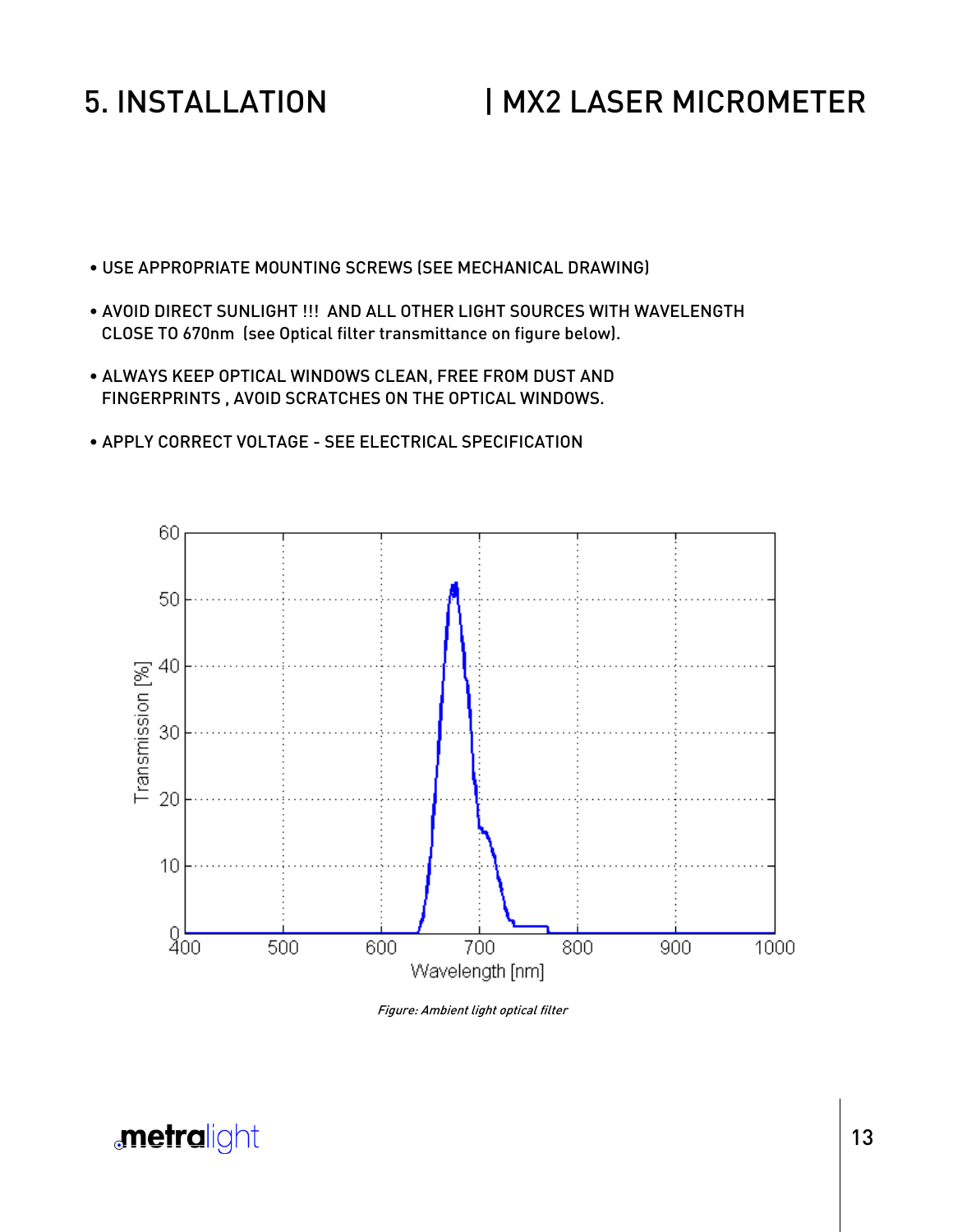## 5. PACKAGE, WARRANTY | MX2 LASER MICROMETER

### Package components

- · Sensor units: 1x Laser light source and 1x Receiver
- · Interconnect cable
- · Power/Analog cable
- · RS232 cable (some units)
- · USB cable (some units)
- · RJ45 Ethernet cable (some units)
- · Mounting rail: As an option

### War ranty

METRALIGHT provides a ONE YEAR manufacturer's limited warranty against defective materials and workmanship. Please do not attempt to open the unit, as this will void all warranties.

#### Contacts

METRALIGHT, Inc. 1670 S. Amphlett Blvd., Unit # 214-M Mailstop # 1008 San Mateo, CA 94402 phone: (650) 581 3088 fax: (650) 808 9830 email: sales@metralight.com technical support: support@metralight.com web site: http://www.metralight.com

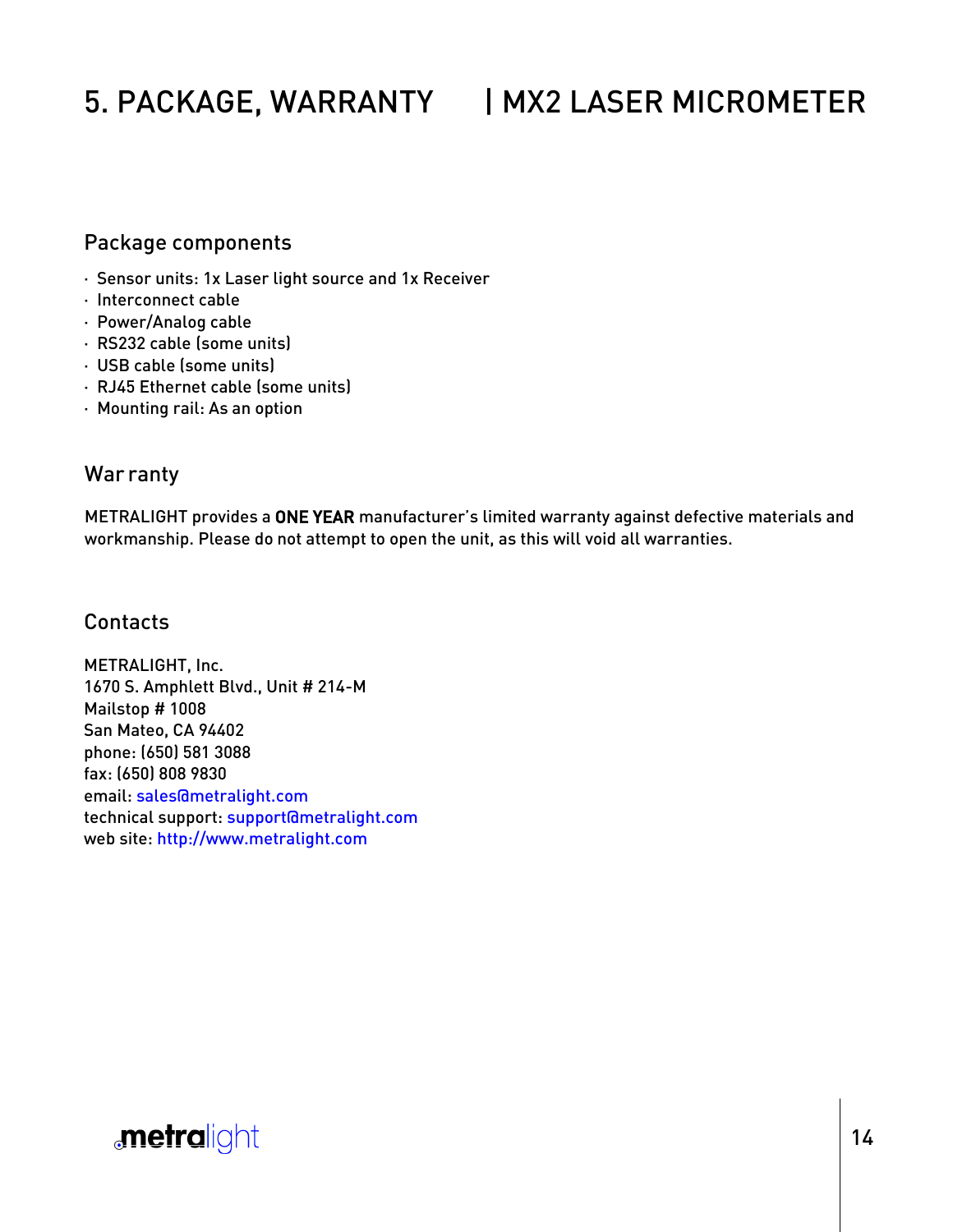## 5. APPENDIX A: MODES.. | MX2 LASER MICROMETER



Figure: DIA MODE, MULTIPLE OBJECTS

**metralight**